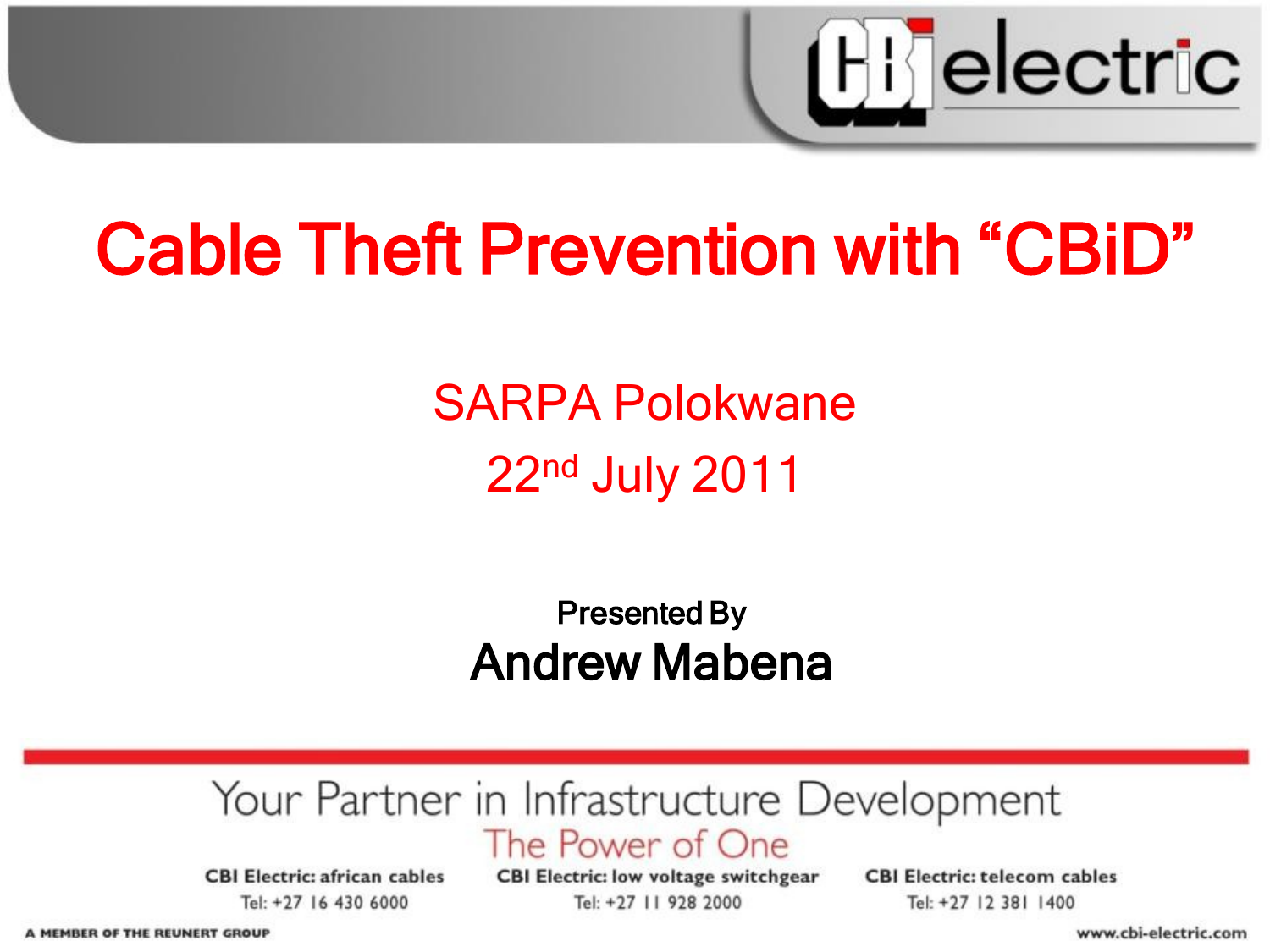**[H]** electric

Several methods of asset identification exist that may be applied to cables :

- Embossing
- Embedded printed tapes
- **Etched wires**
- Microdot marking
- DNA trace marking

#### Question is, which is the most effective???



**CBI-electric: african cables** PO Box 172, Vereeniging 1930 - Tel: +27 16 430 6000 - Fax: +27 16 423 6103 www.cbi-electric.com - marketing@cbi-electric.com

A member of the REUNERT Group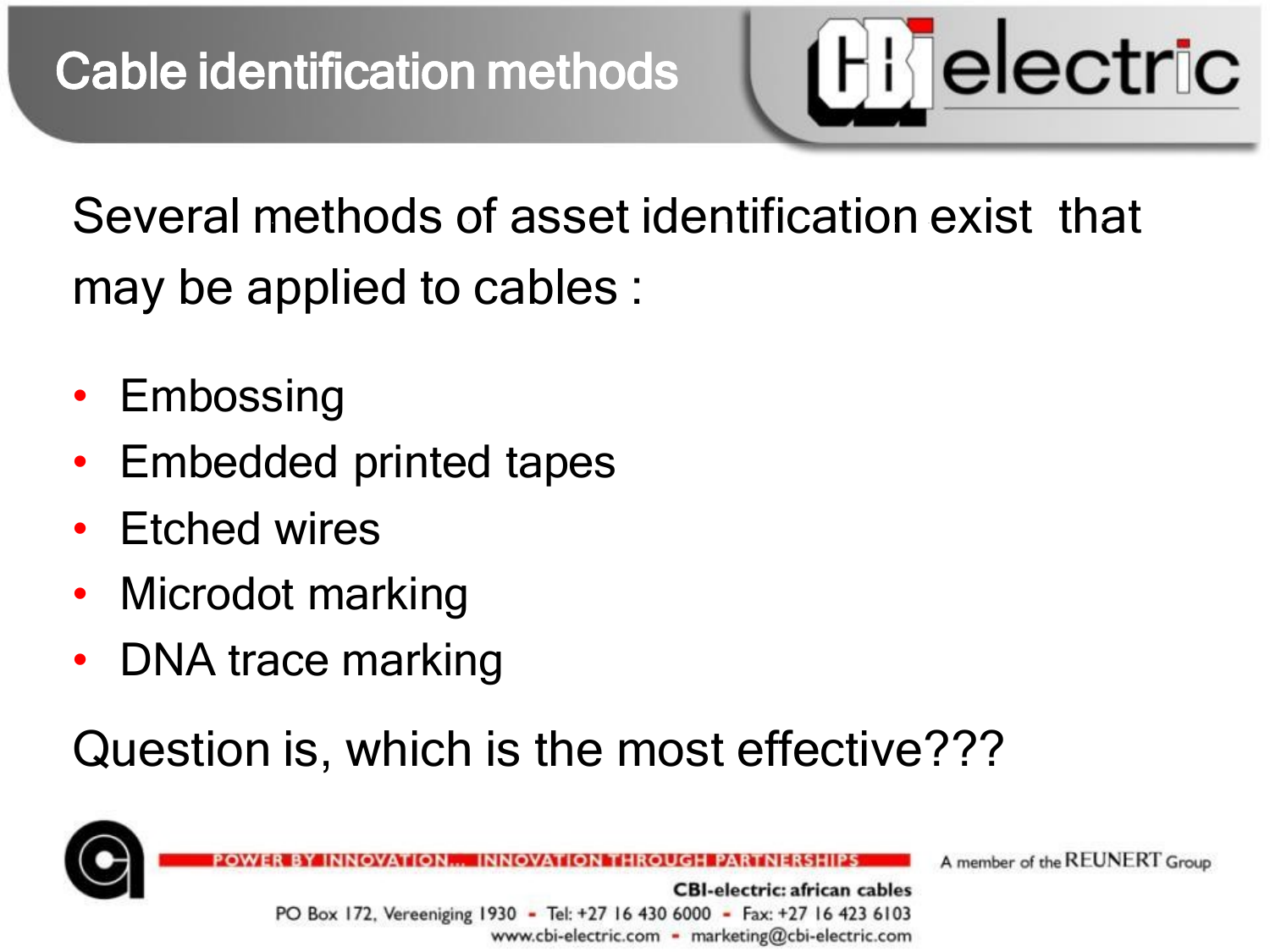#### Evaluation of cable identification methods



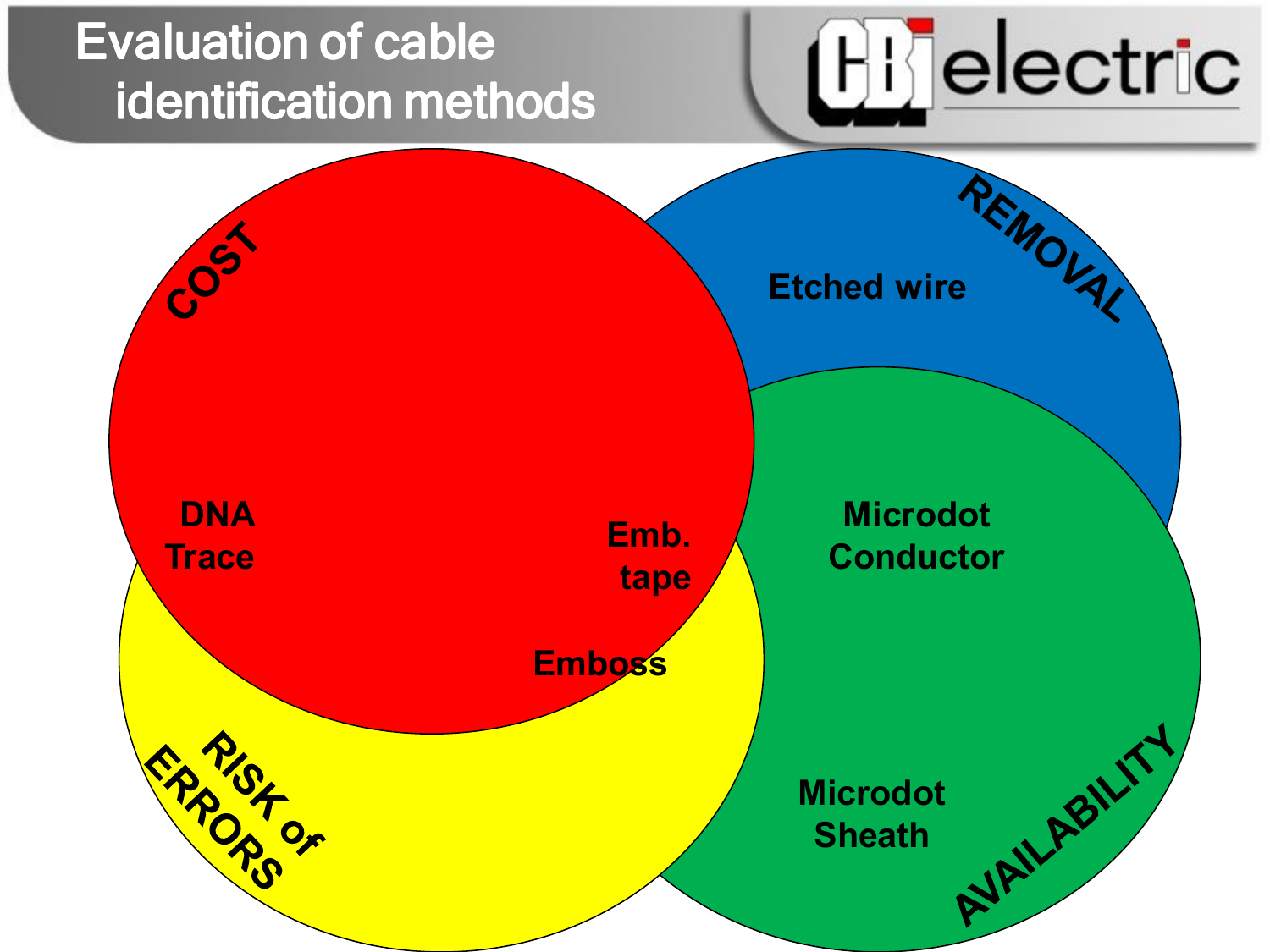



# Embedded Printed Tape:

# "CBiD" tape



A member of the REUNERT Group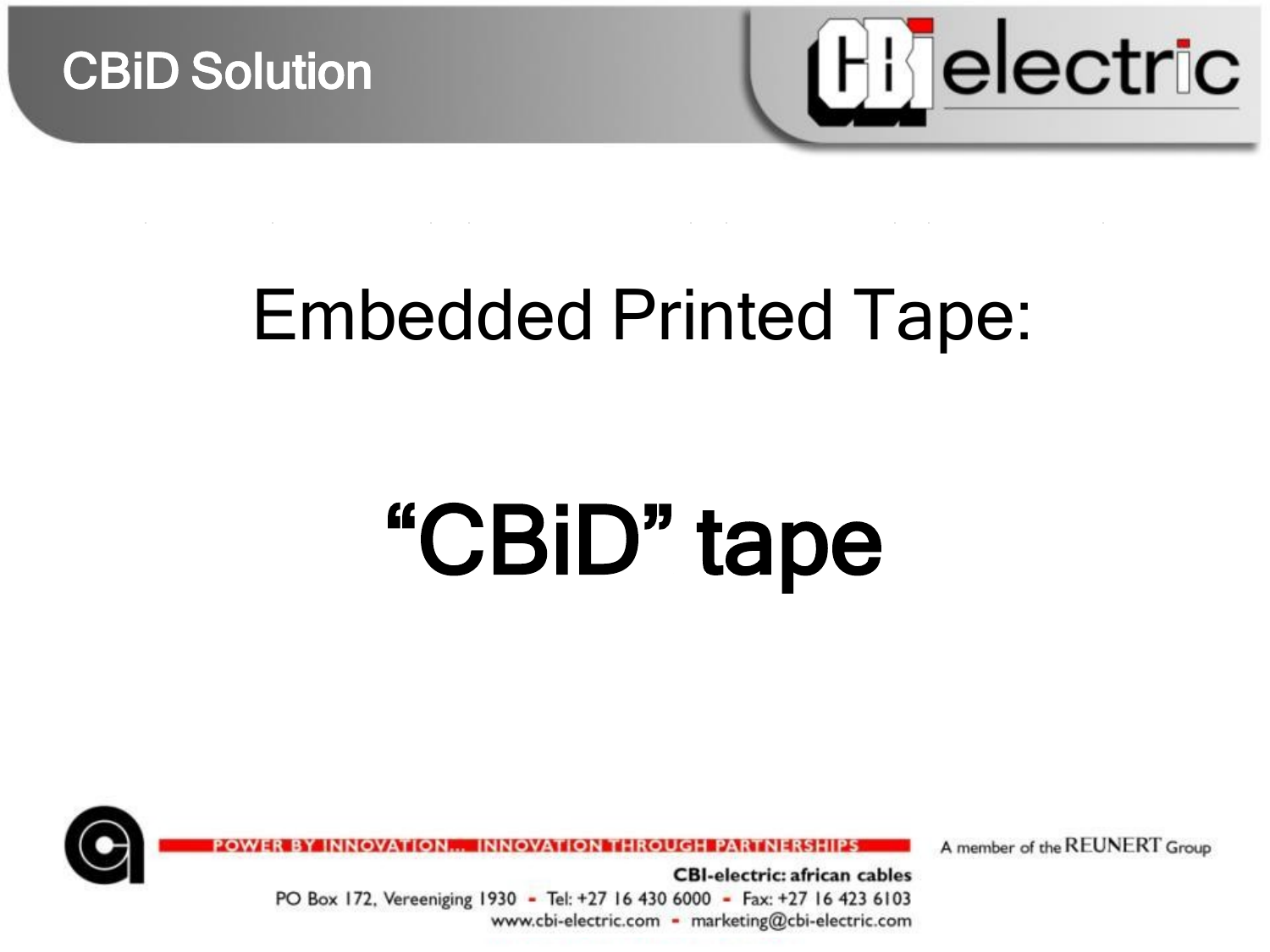

• Each cable is produced with a set of unique "CBiD" marks during stranding on "CBiD tape"







A member of the REUNERT Group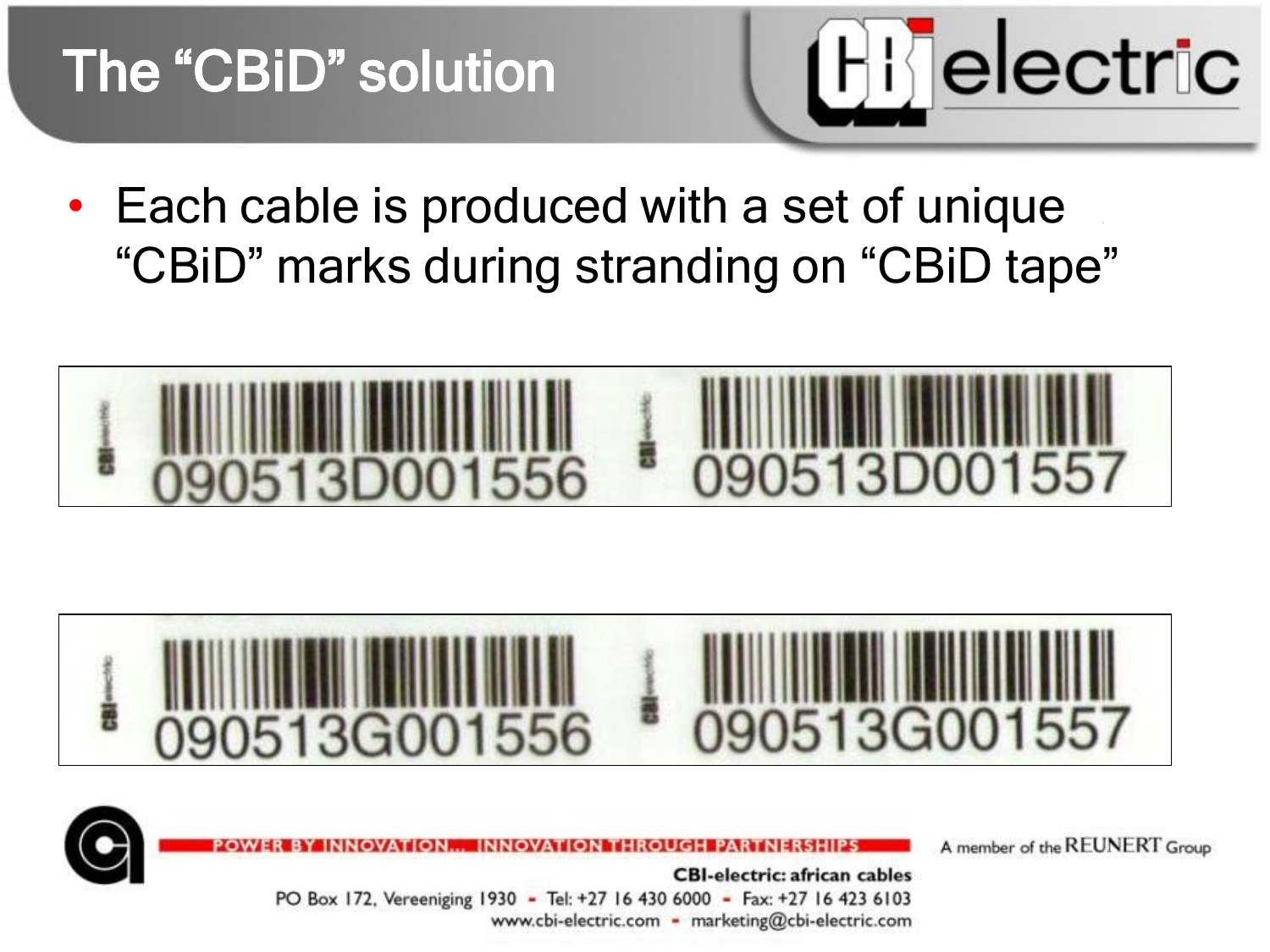



**Trade name** •Proof that the number is a CBi-electric number





A member of the REUNERT Group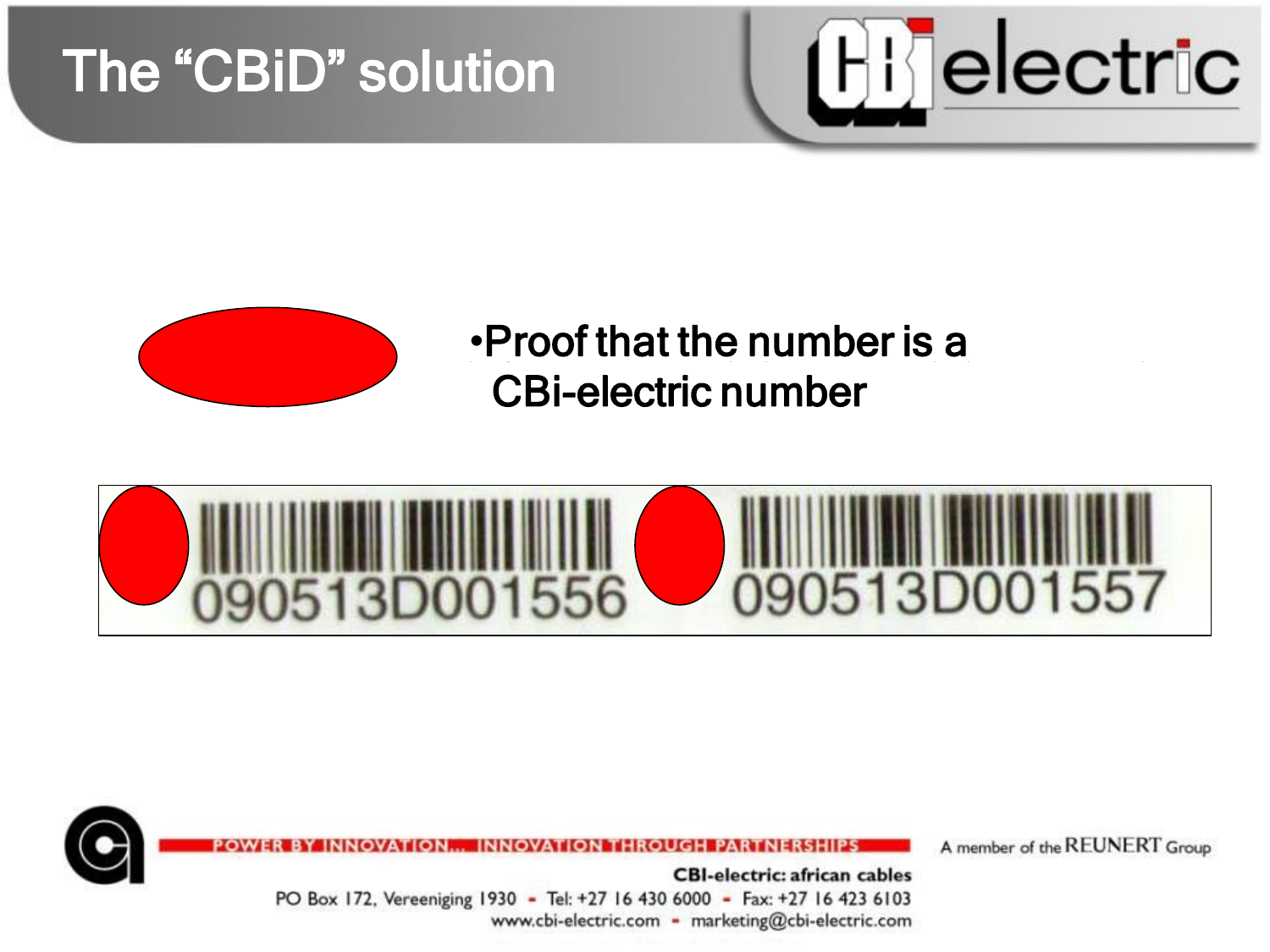



#### •Numbers changes frequently





A member of the REUNERT Group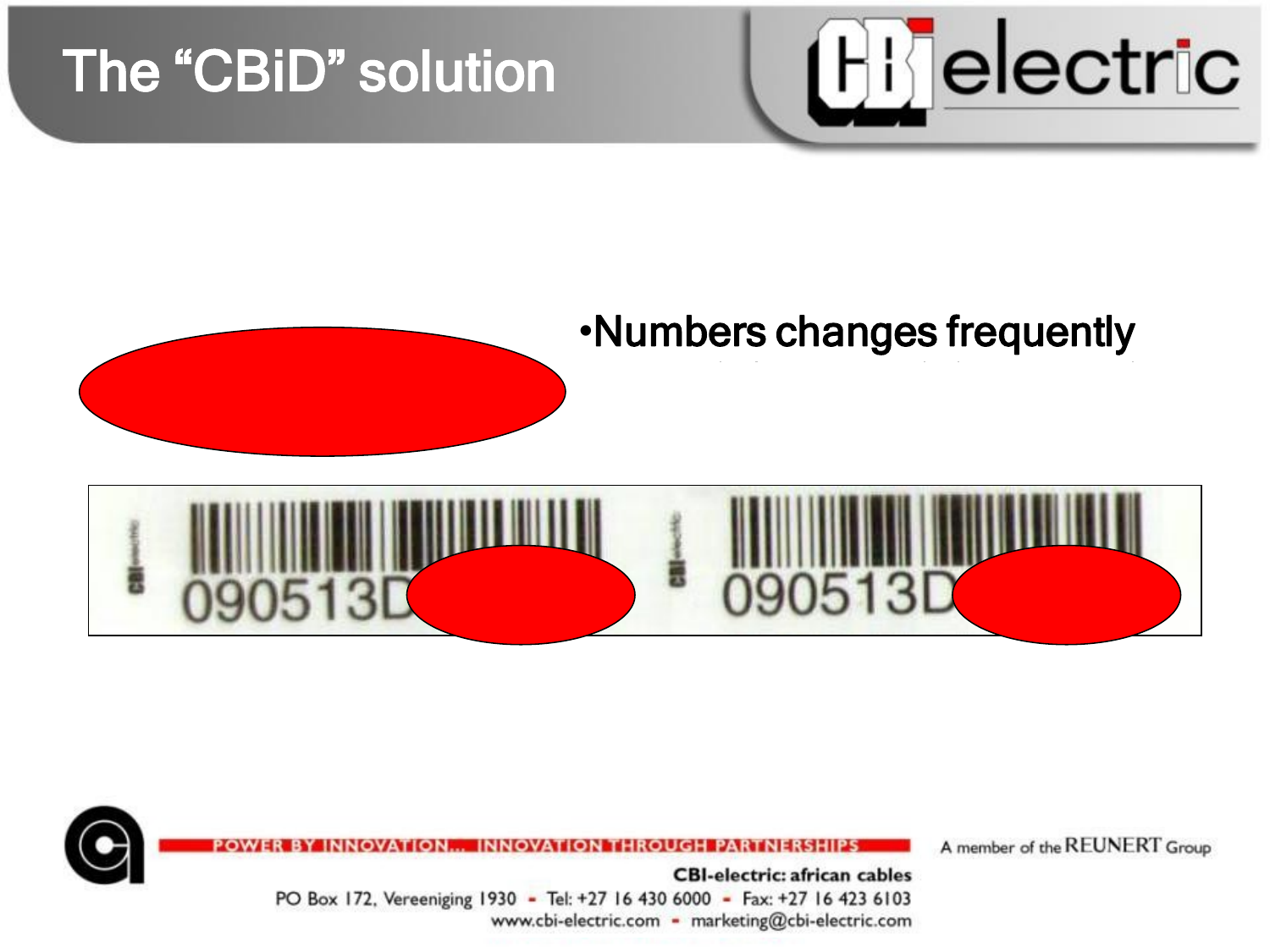

- Prevents typographical errors
- Has built in parity checks
- Readable from all orientations





A member of the REUNERT Group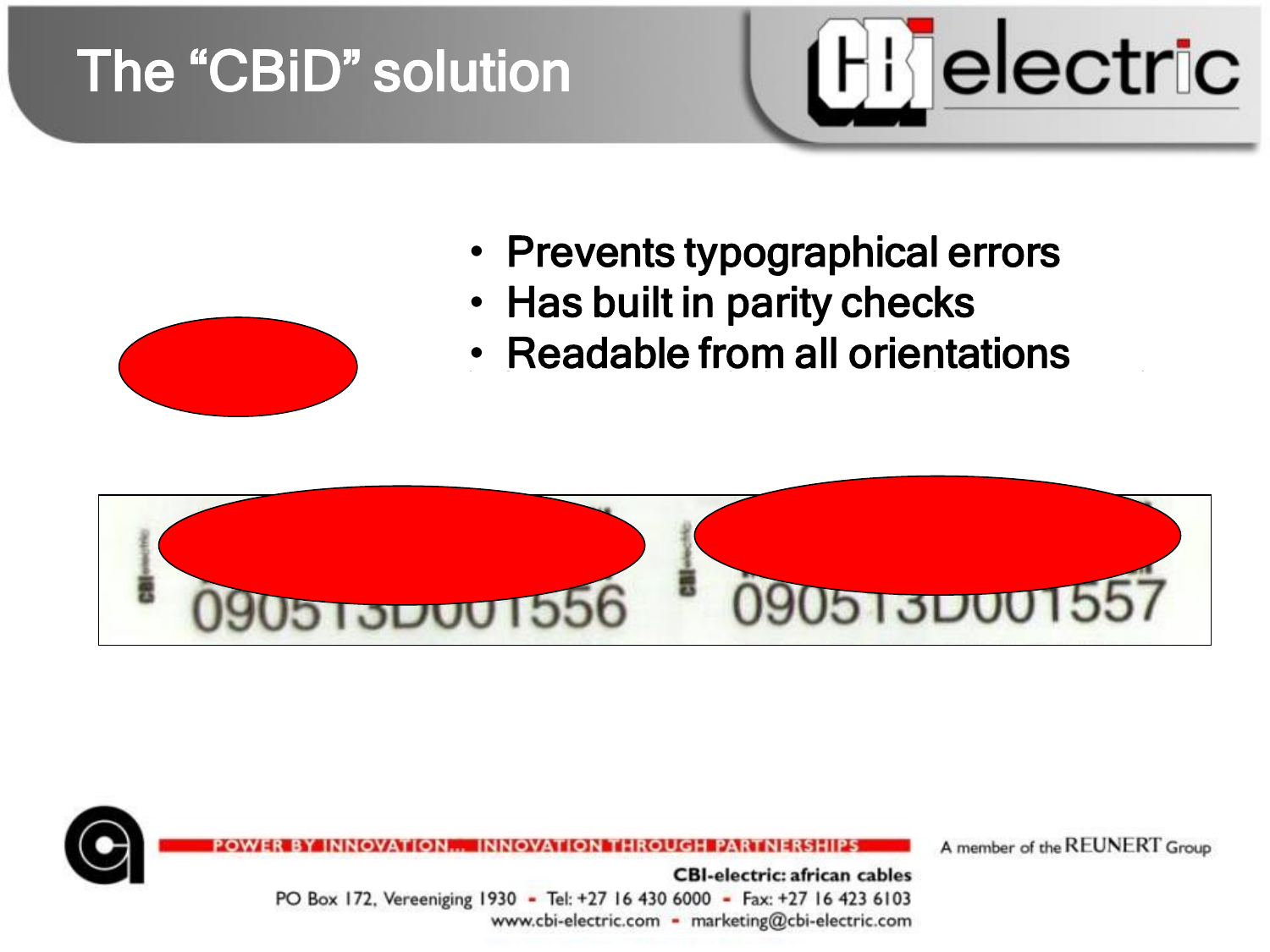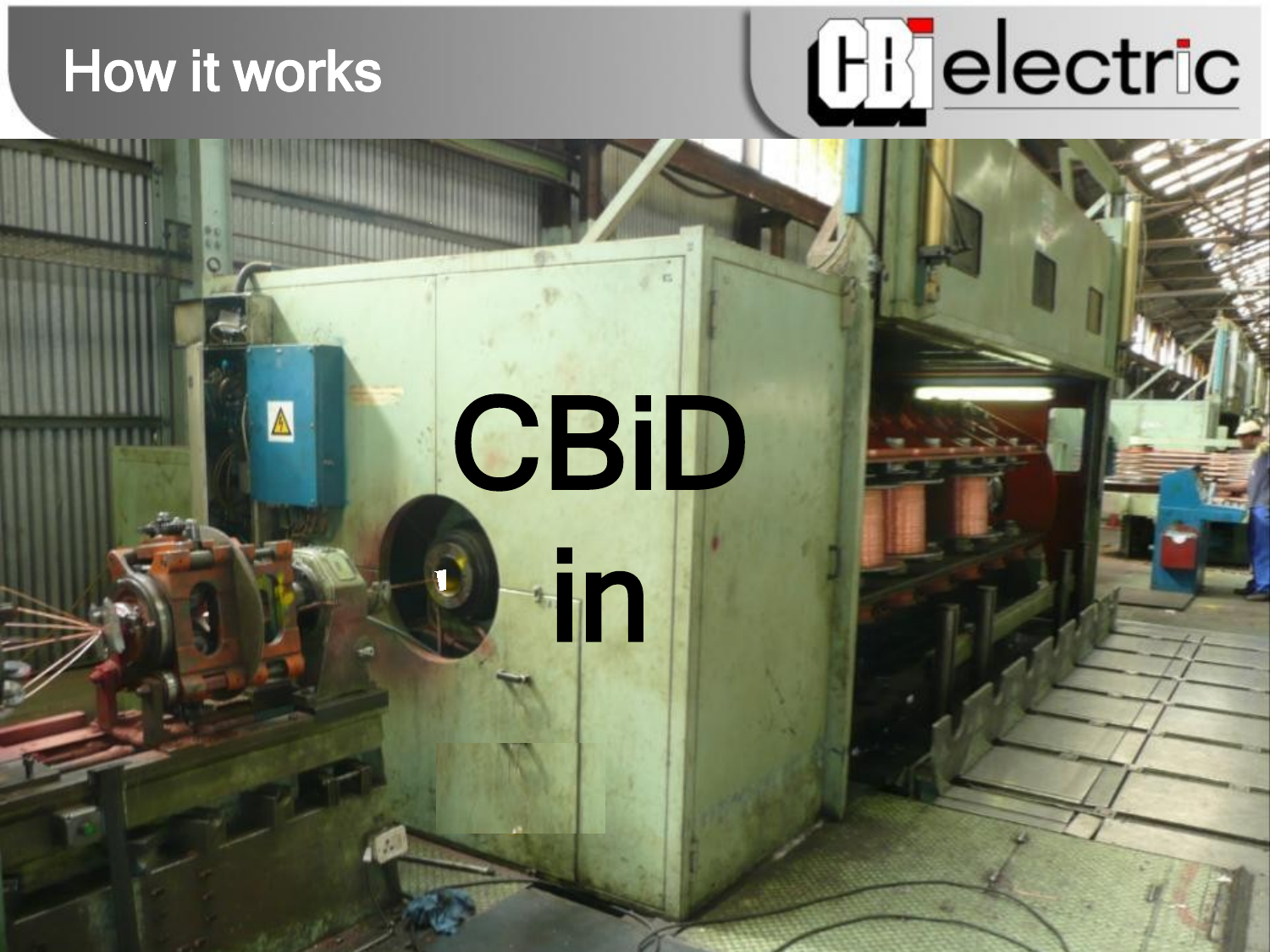#### **How it works**



#### **CUSTOMER ID** out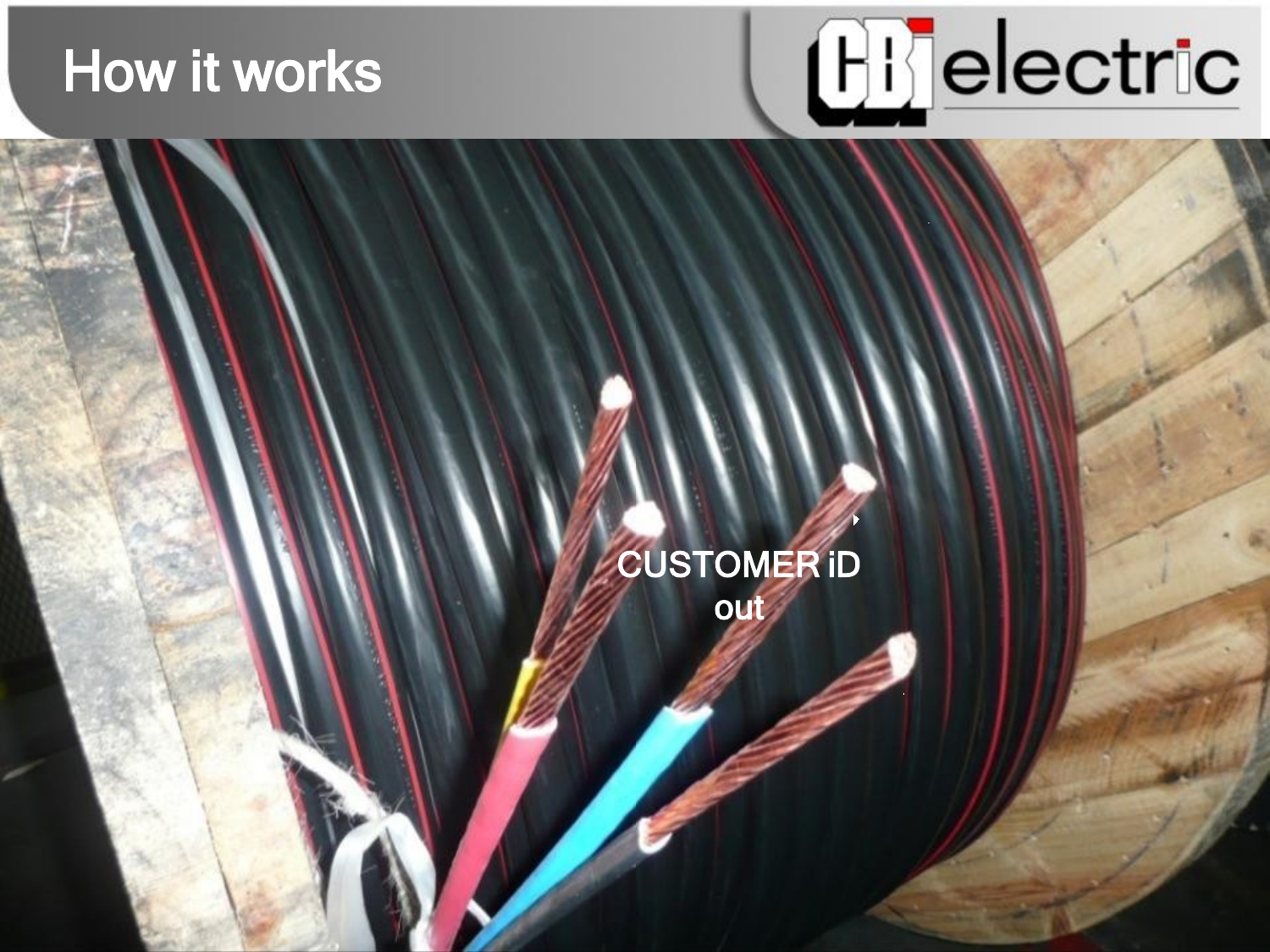

- At final Test & QA, the "CBiD" marks are recorded together with Drum number
- Customers allocated to product prior to dispatch
- Data is uploaded to offsite database which can be externally interrogated to establish ownership at any time
- Data management by a reputable Service Provider endorsed by BAC, SAPS and Interpol



A member of the REUNERT Group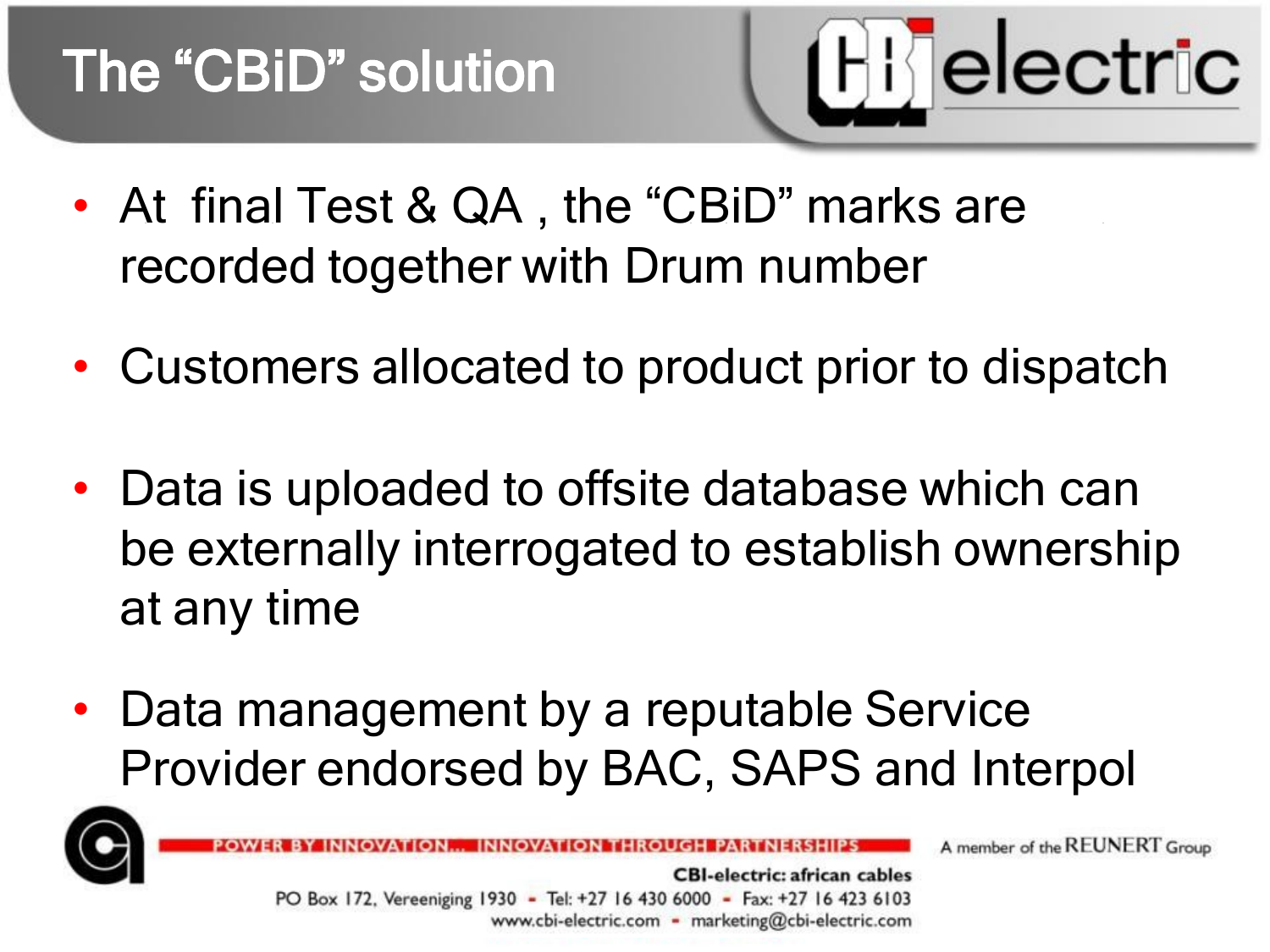

- The database is populated with the details of every drum of cable sold, and includes:
	- the manufacturer
	- drum number
	- serial numbers of each core
	- product description
	- date manufactured
	- The Product owner.



A member of the REUNERT Group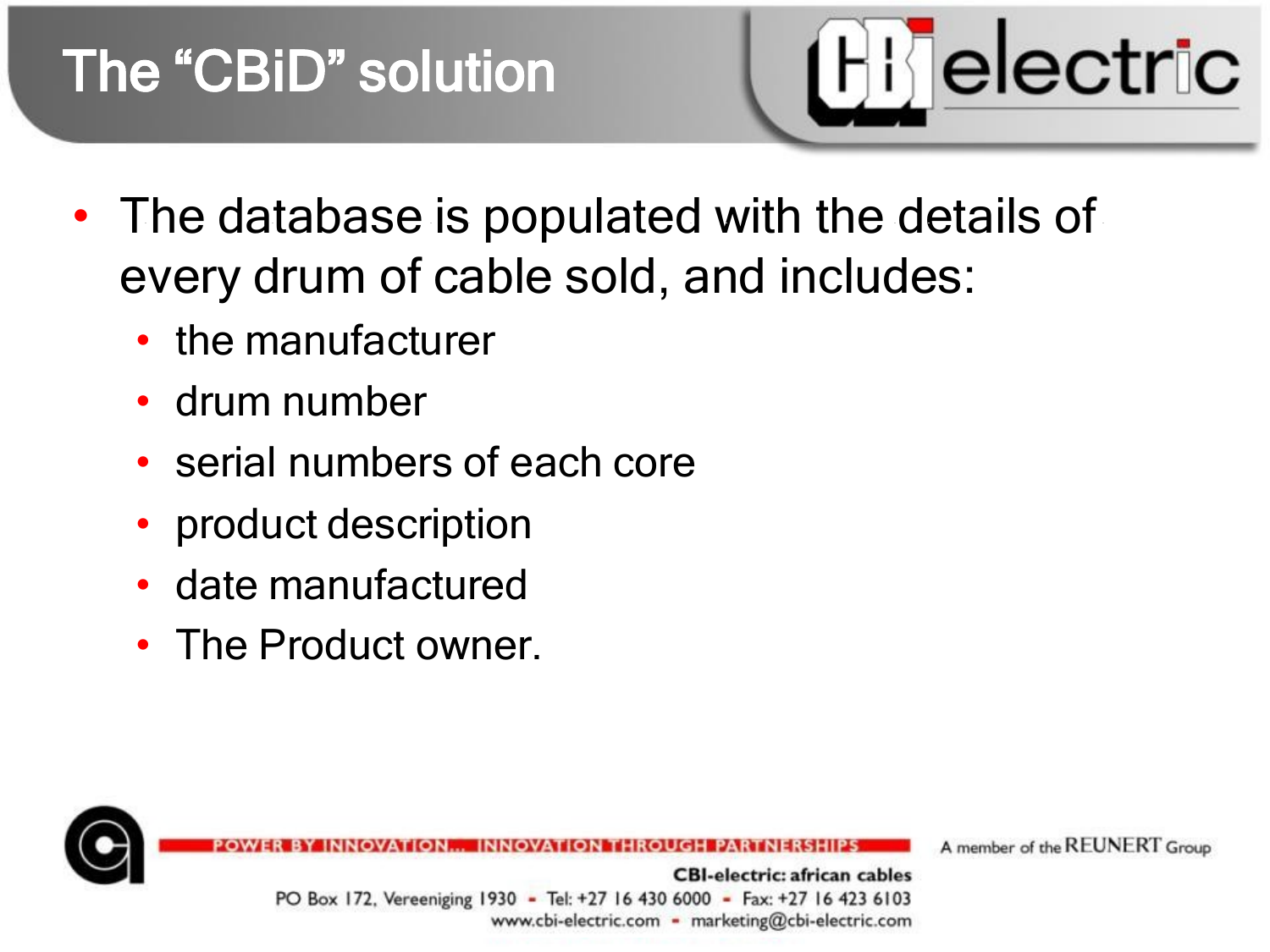

- Cable owners are able to build their own database of cable product and their allocation to specific projects.
- On finding a piece of cable, the "CBiD" numbers in one or more cores can be traced.



A member of the REUNERT Group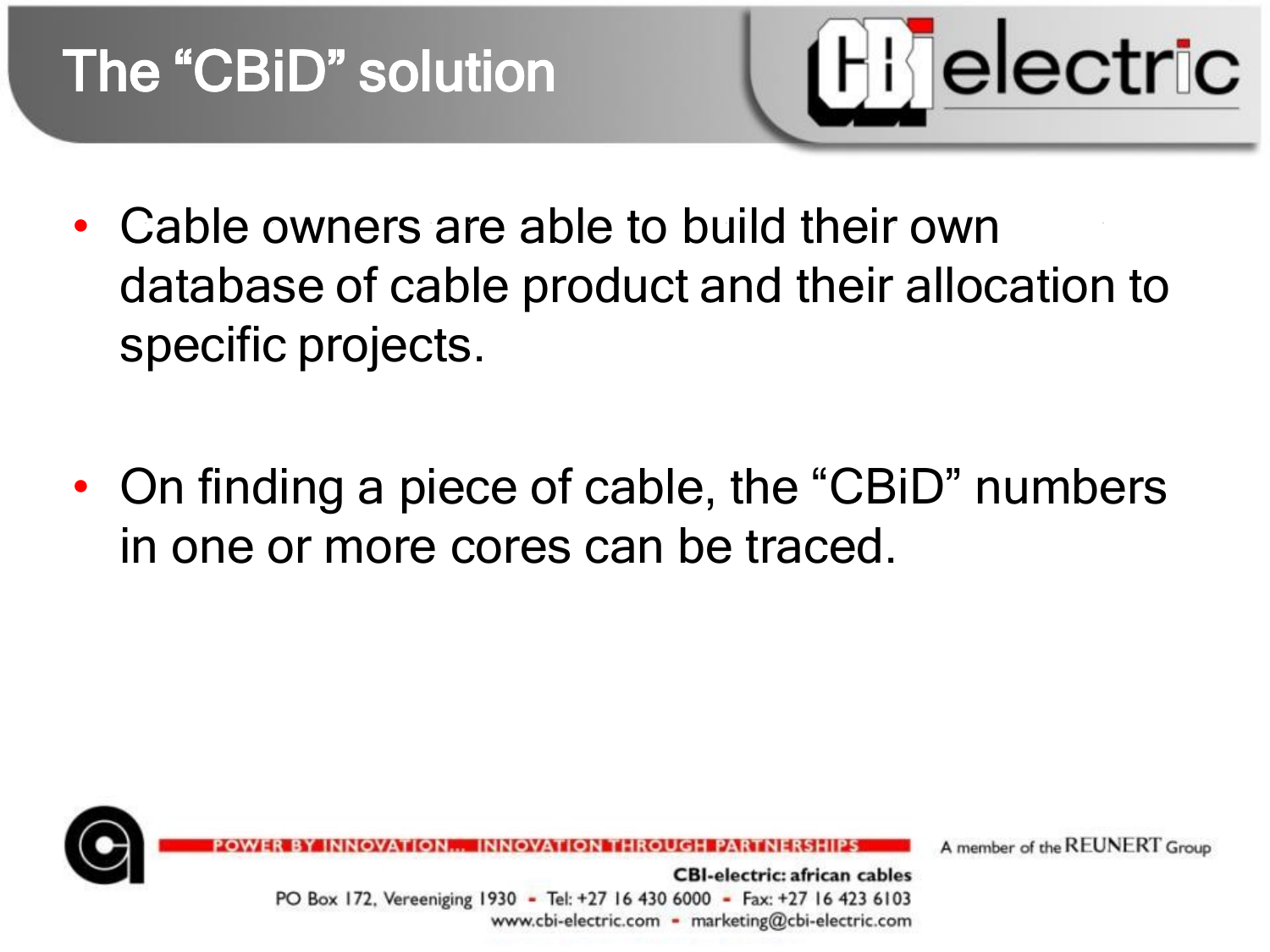

the contract of the contract of the contract of the contract of the contract of and the control of the control  $\mathcal{L}^{\mathcal{L}}(\mathcal{L}^{\mathcal{L}}(\mathcal{L}^{\mathcal{L}}(\mathcal{L}^{\mathcal{L}}(\mathcal{L}^{\mathcal{L}}(\mathcal{L}^{\mathcal{L}}(\mathcal{L}^{\mathcal{L}}(\mathcal{L}^{\mathcal{L}}(\mathcal{L}^{\mathcal{L}}(\mathcal{L}^{\mathcal{L}}(\mathcal{L}^{\mathcal{L}}(\mathcal{L}^{\mathcal{L}}(\mathcal{L}^{\mathcal{L}}(\mathcal{L}^{\mathcal{L}}(\mathcal{L}^{\mathcal{L}}(\mathcal{L}^{\mathcal{L}}(\mathcal{L}^{\mathcal{L$ 

# **Performance of CBiD**



**ON THROU** 

A member of the REUNERT Group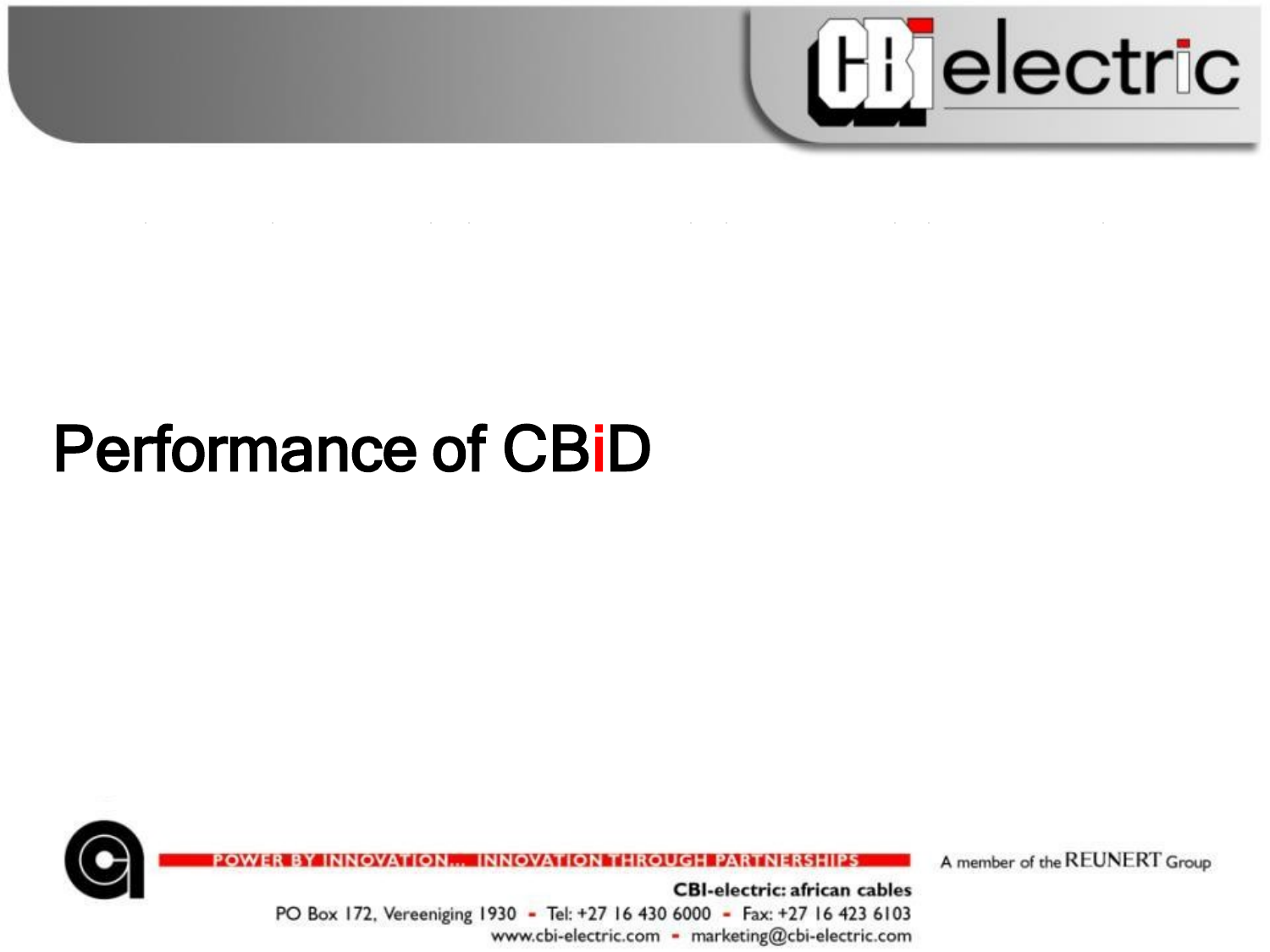

- Does not impact electrical or mechanical performance of the cable
- Resistant to Impregnation compounds and Manufacturing lubricants
- Innermost in cable (conductor)
	- Extra effort needed to remove
	- Away from flames



**CBI-electric: african cables** PO Box 172, Vereeniging 1930 - Tel: +27 16 430 6000 - Fax: +27 16 423 6103 www.cbi-electric.com - marketing@cbi-electric.com

A member of the REUNERT Group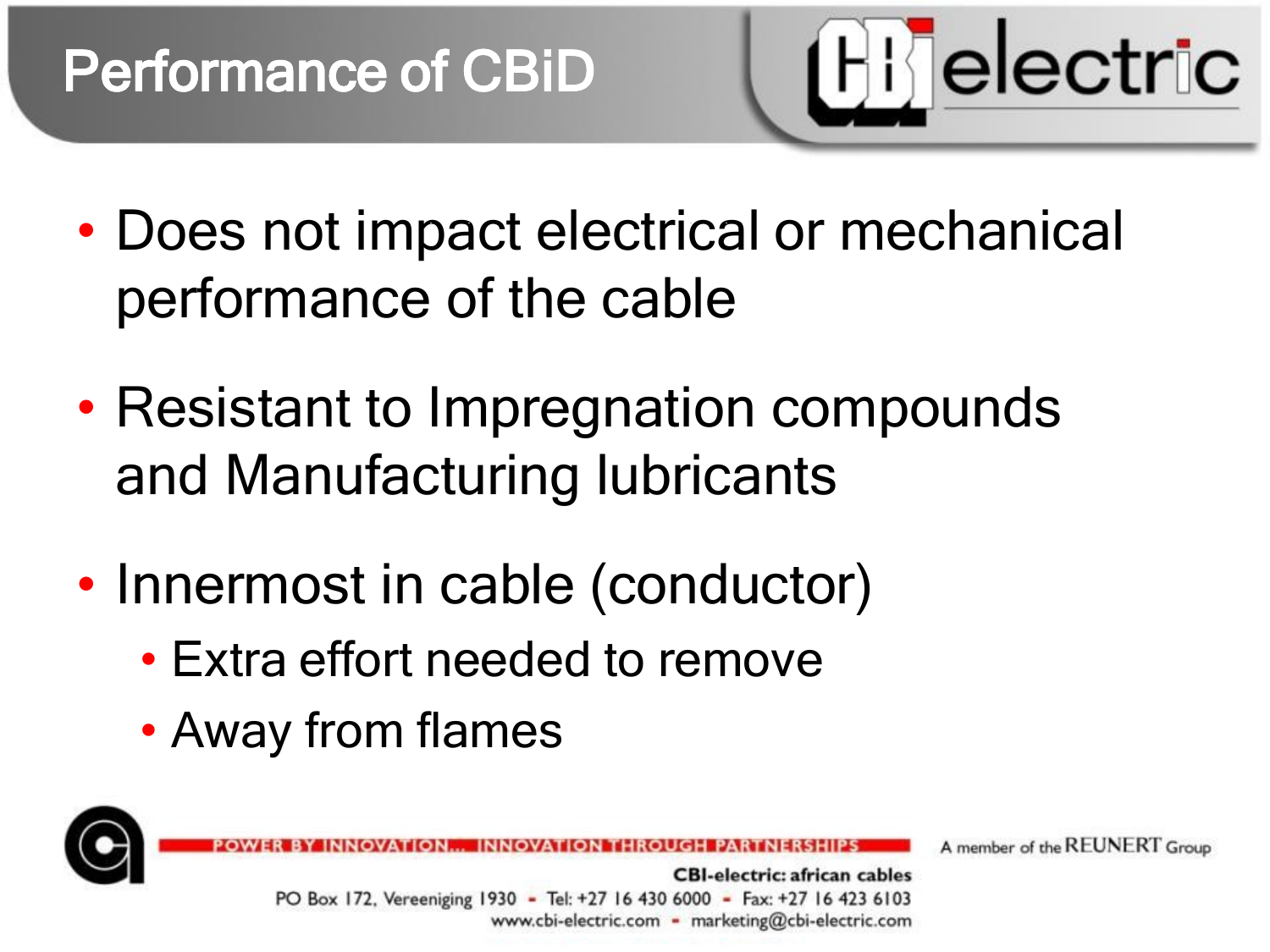#### Performance of CBiD

# Hijelectric

#### **45 minutes in a veld fire**

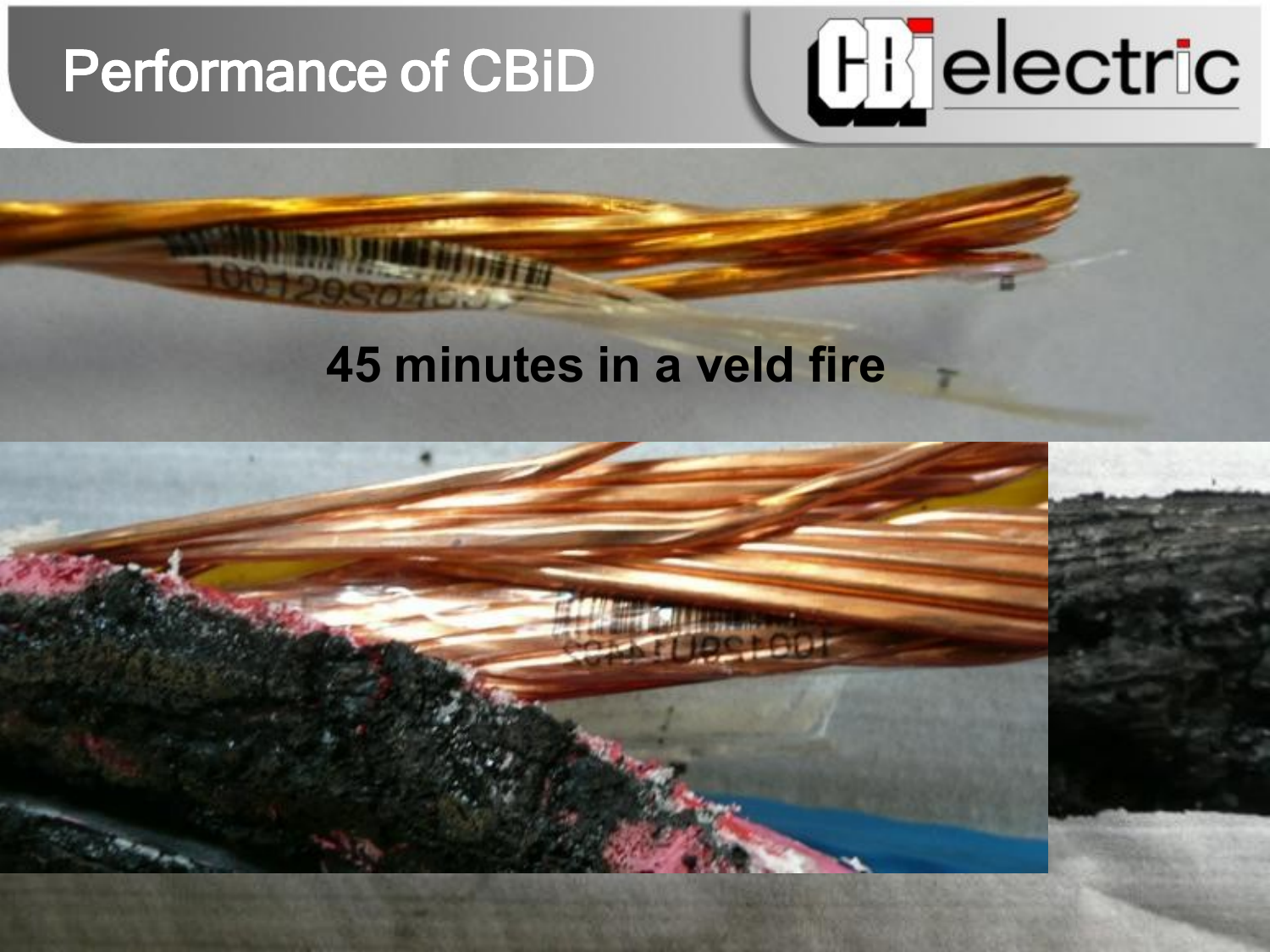## Performance of CBiD



- Identity by piece (100mm) not by Drum
- Only need a small sample for proving ownership
- Traceability
	- Per customer
	- Per sub level (if controlled)
- Independent length verification
- Serial No complies with 2<sup>nd</sup> Hand Goods Act
- No special equipment needed for reading



A member of the REUNERT Group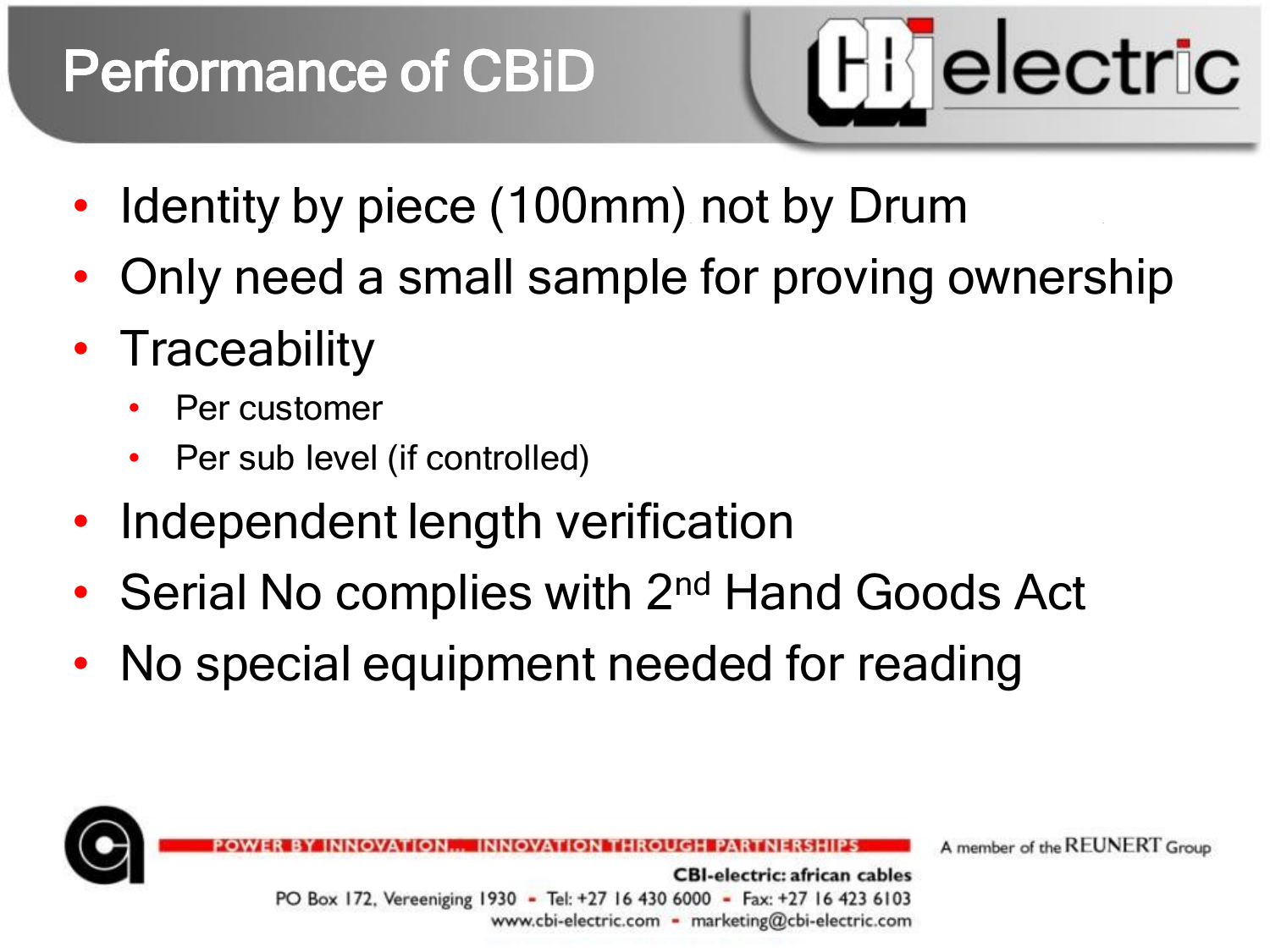# Performance of CBiD



#### Ideal Solution CBI solution

- **Every metre**
- Of every core
- Of every cable
- Supplied to every customer
- By every manufacturer
- Survive  $1082^{\circ}$ C



A member of the REUNERT Group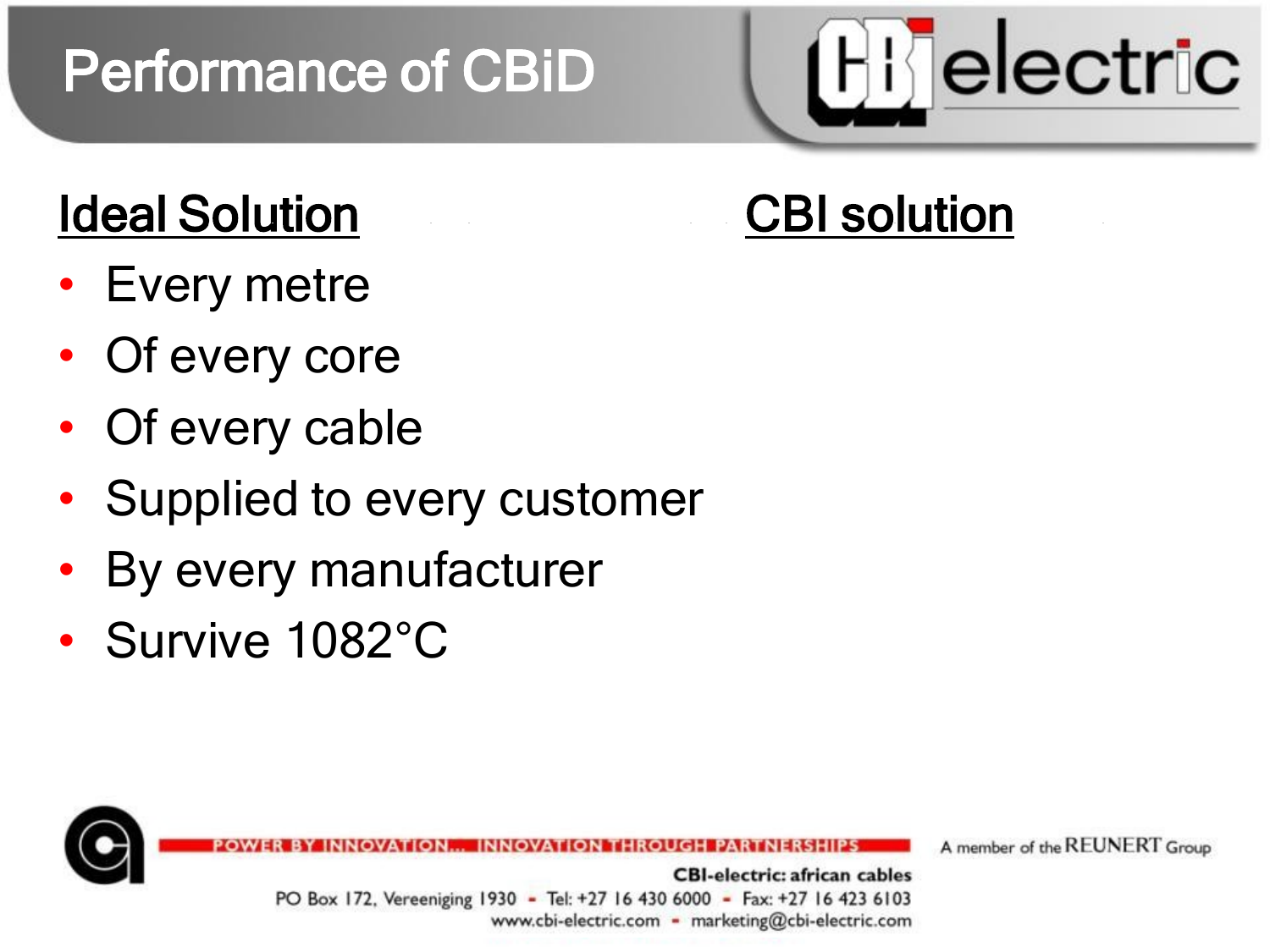

**Contract Contract State** the contract of the contract of the contract of the contract of the contract of **Contract Contract** 

# Theft prevention with CBiD?



**ON THROI** 

A member of the REUNERT Group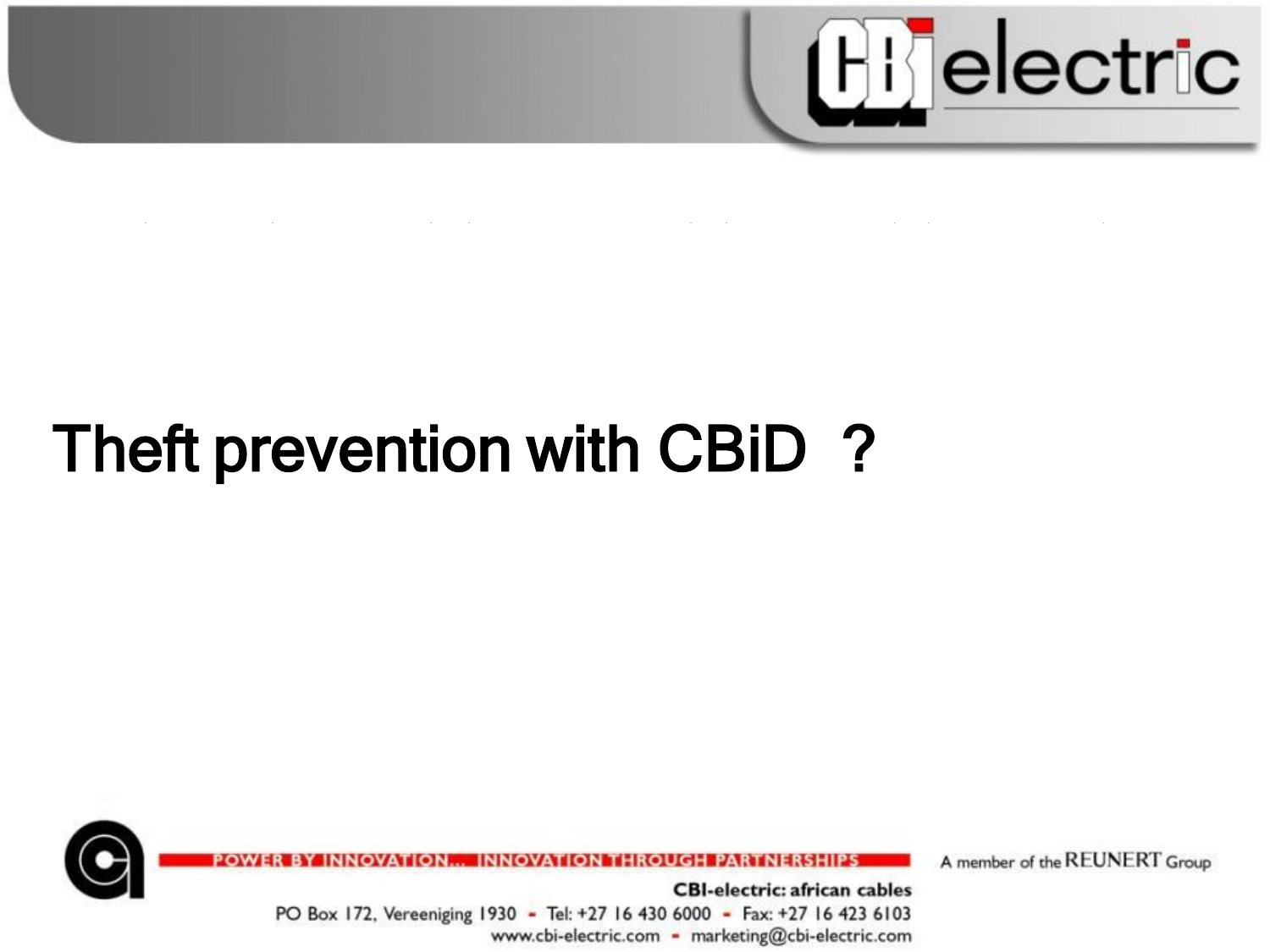#### Theft prevention with CBiD



- Cable ID is the essential but not enough on its own
- Essential:
	- Managing the data
	- Easy access to database (SMS)
	- Promotional material
	- Education of all parties

(Customers, Police, Staff, Scrap dealers)



A member of the REUNERT Group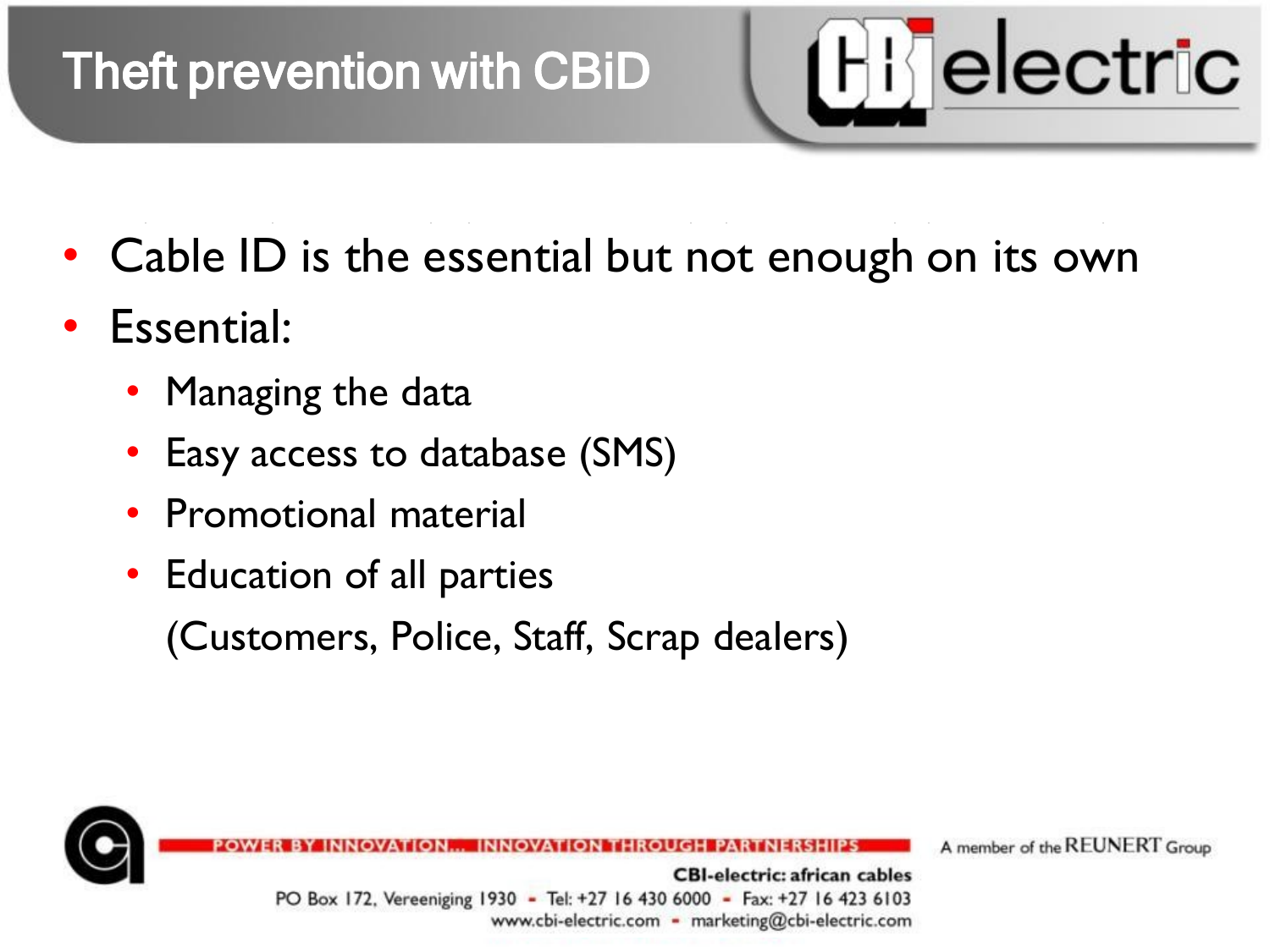

Four ways that "CBiD" addresses theft:

- Proof of possession of stolen goods
- Proof of involvement with a specific crime
- 3. Clause 21 2 (b) of the Second Hand Goods Act Register of Serial numbers
- 4. Clause 22 I (c) of the Second Hand Goods Act Reporting of attempt to remove serial numbers



A member of the REUNERT Group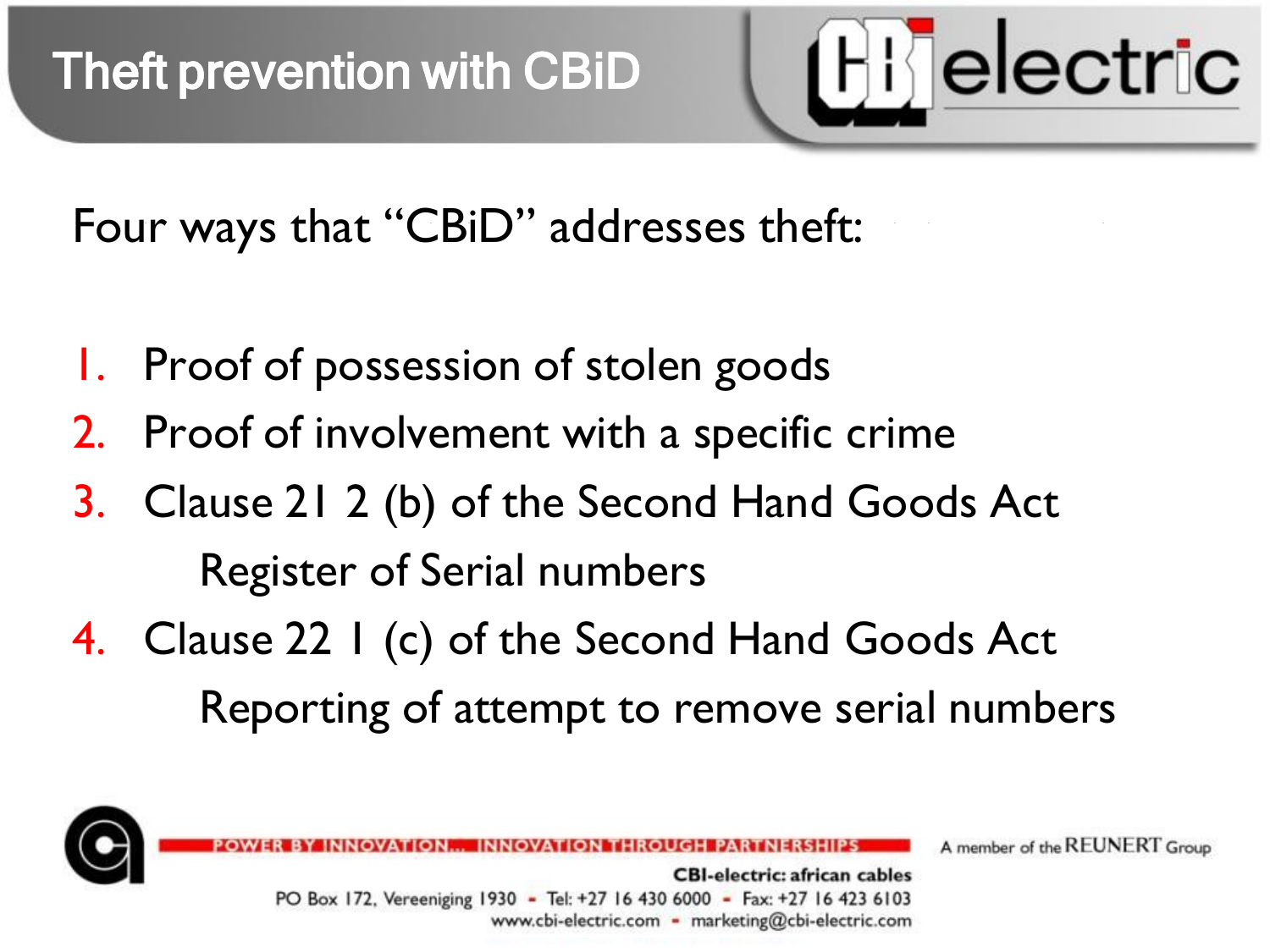

10 million metres of "CBiD" tape has been successfully inserted to date!

**As implementation of "CBiD" becomes more widespread & more legal action taken on perpetrators,**

**a significant reduction in cable and copper theft can be expected.**



A member of the REUNERT Group

**CBI-electric: african cables** PO Box 172, Vereeniging 1930 - Tel: +27 16 430 6000 - Fax: +27 16 423 6103 www.cbi-electric.com - marketing@cbi-electric.com

Your Partner in Infrastructure Development The Power of One